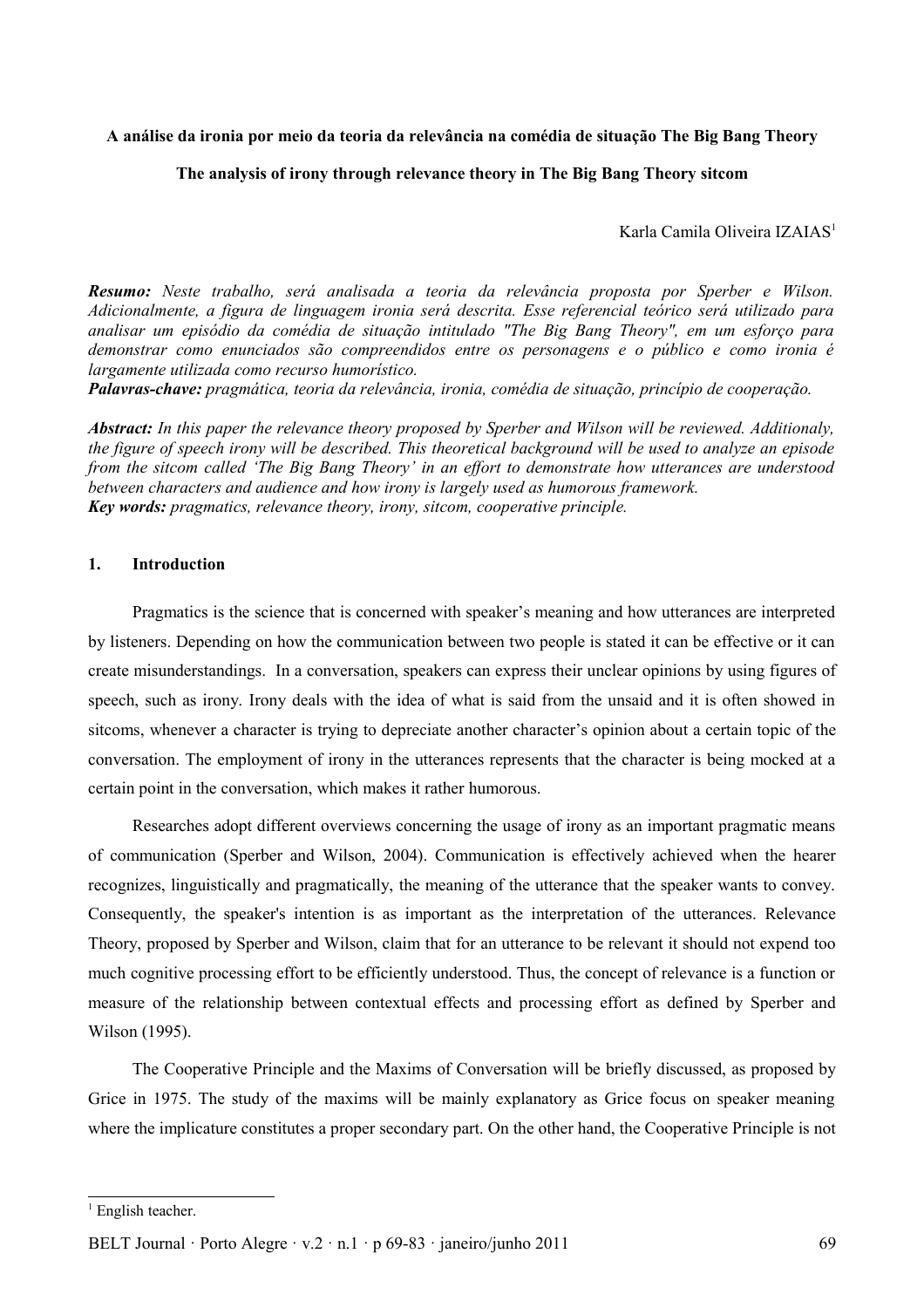regarded as necessary for achieving a successful communication because one can achieve optimal relevance without needing any underlying principle (Yus, 2002).

An important aspect of the communication process is the utterance and the speaker's meaning while embedded in a conversation. There are many different types of irony but, in this paper, only three will be cited for being considered the most important ones for the purpose of this analysis. The types of irony to be described are: verbal irony, dramatic irony and irony of situation.

The utterance of an ironic speaker is a mask that one wears in order to be opaque or least evident to the interlocutor. Dramatic irony occurs when the audience knows more than one or several of characters on screen. It could also be used in suspense in order to create fear in the audience or in humor to create misunderstandings when some information is given to the audience without being said to the character and, at sudden, this piece of information is revealed to the character. In situational irony it is generally linked to a situation where the character does something totally different from the expected. For example, it plays with the fragility of the human being and the inevitable.

In order to exemplify the Relevance theory by Sperber and Wilson, the cooperative principle by Grice and the types of irony in The Big Bang Theory will be used as the guideline for this paper.

# **2. Theoretical background**

### **2.1. Implicature Theory and the Cooperative Principle**

Implicature can be defined as the difference between what the words in an utterance mean according to the rules of semantics and grammar, and what the speaker's intended meaning is. Paul Grice, in his theory of conversational implicature, suggested communication is a human interaction which is goal orientated, and that it is not possible to violate this principle, naming it the Cooperative Principle. Grice, who coined the term "implicature," and classified the phenomenon, developed a theory to explain and predict conversational implicatures, and describe how they arise and are understood.

Specifically, Paul Grice is mostly concerned with the distinction between what is being said and the violation of the maxims in the utterance in order to make communication more appropriate. His aim was to discover the mechanism behind this process. Grice posits the cooperative principle and its four maxims as a way of explaining this implication process (Wenting, 2007).

The Cooperative Principle describes how people interact with each other. Grice says to "make your contribution such as required, at the stage at which it occurs, by the accepted purpose or direction of the talk exchange in which you are engaged" (Grice, 1975:45). It analyses the behavior and the patterns people use while making utterances. When a person contributes meaningfully in a conversation, he or she follows the principle the conversation effectively meeting its purpose.

 In order to make the conversation more effective the speaker has to follow these rules developed by Grice. These maxims are divided into four sub-principles: quantity, quality, relation and manner.

The quantity maxim states that a speaker should not say more than necessary to be understood.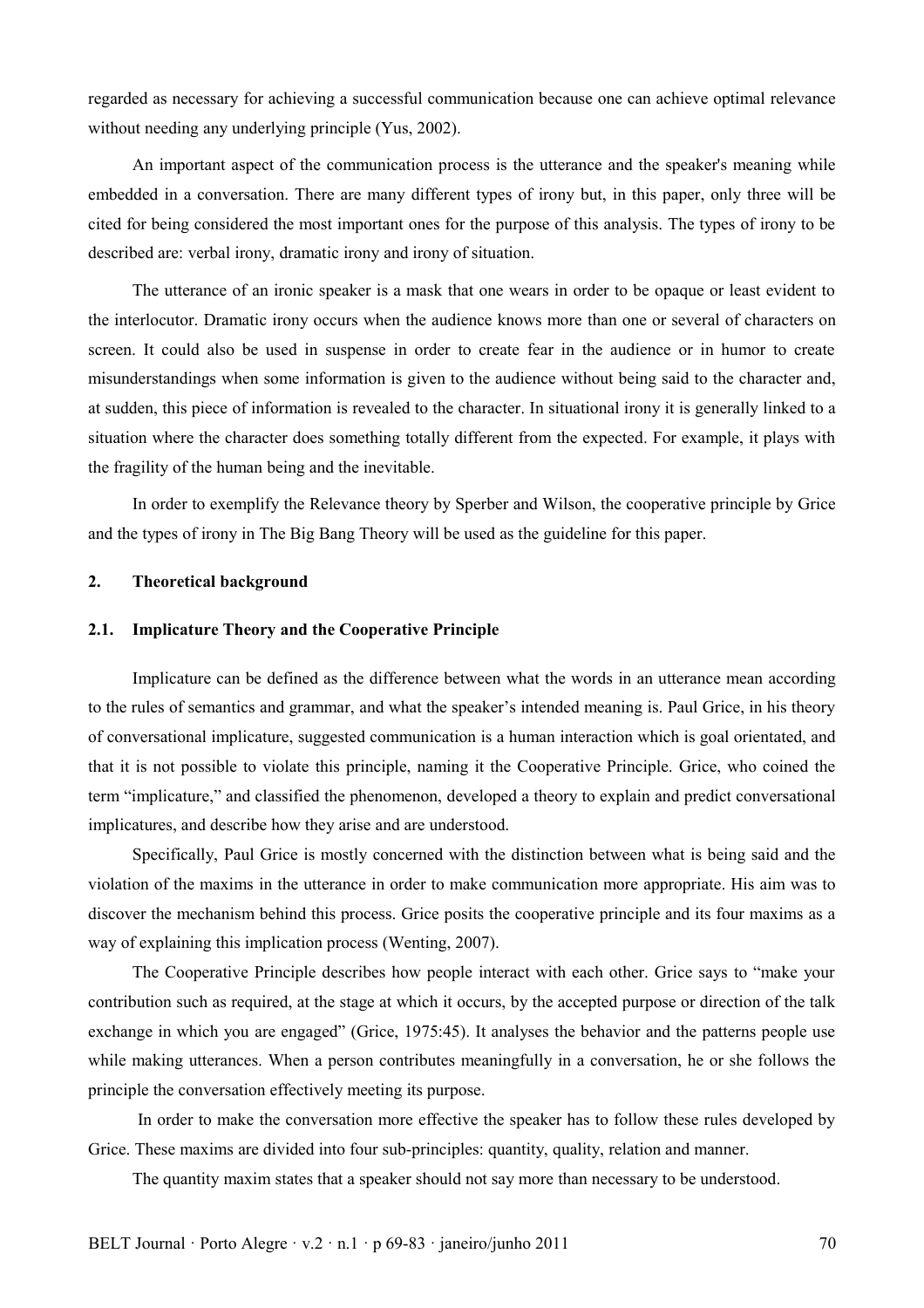- Make your contribution as informative as is required.
- Do not make your contribution more informative than is required.

The quality maxim states that the speaker should avoid saying something they are not sure about.

- Do not say what you believe to be false.
- Do not say that for which you lack adequate evidence.

The relation maxim states that speaker's should say only what is relevant to the conversation.

• Be relevant

The manner maxim states that the speaker should be as clear and orderly as possible in the utterance avoiding ambiguities.

- Avoid obscurity of expression and ambiguity.
- Be brief (avoid unnecessary prolixity)
- Be orderly

It is important to state that these maxims are usually used by speakers without being recognized by themselves throughout the conversation. It is also considered part of a normal interaction between speakers. Grice's maxims are intentionally violated in a conversation whenever a speaker tries to achieve humorous effect in his/her utterances. The most violated maxims are the maxim of quantity and the maxim of relation (Attardo, 1990). However, differently from Grice's (1975) cooperative principle, which speakers voluntarily follow or disobey, Sperber and Wilson's principle of relevance (the fact that utterances communicate a presumption of being relevant to the hearer) is spontaneous and biologically rooted in human cognition (Yus, 2002:1296).

# **2.2. The Relevance Theory**

The Relevance Theory has been proposed by Dan Sperber and Deidre Wilson with the intention of understanding how speakers understand information in communicative contexts. Differently from Grice's main pragmatic interest, which is based on the role of inferences in implicit communication, Sperber and Wilson argued that both the explicit and the implicit side of communication are worthy of pragmatic attention. Consequently, they developed a study based on a definition of relevance and two principles: a Cognitive Principle, "which states that human cognition tends to be geared to the maximization of relevance"; and a Communicative Principle, "the claim that every ostensive stimulus conveys a presumption of its own optimal relevance" (Sperber and Wilson, 2004:278). For Sperber and Wilson, the word "relevance" should be treated as a technical term restricted to relationships between utterances and interpretations, but as cognitive process to be achieved.

Relevance theorists have claimed that a relevance-oriented inferential process takes into consideration the relevance of the input of the individual in a context. A relevant input is not only a matter of achieving the hearer cognitively, but connecting it with hearer's background information. The processing of the input is to the individual's background the greater its relevance will be. This is a feature, which is commonly observed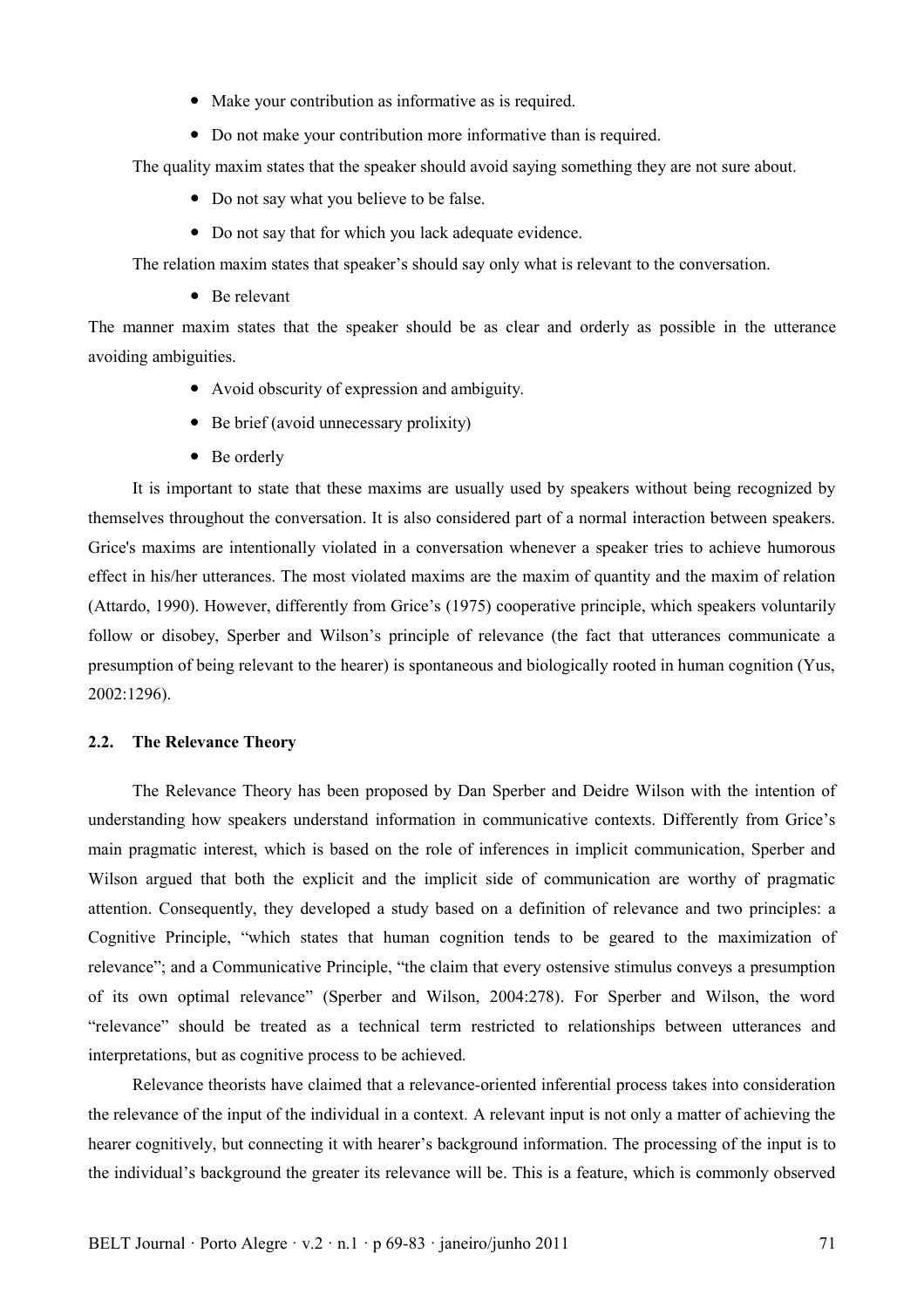in human cognition. The amount of attention spent in a conversation will depend on the interest in the context and in the hearer's momentary situation. (Sperber and Wilson, 2004:250).

In relevance theoretic terms, an input is relevant to an individual when it coincides with the assumptions about the hearer's personal background information resulting in another assumption. This is called a Positive Cognitive Effect by Sperber and Wilson, but this is not the most important type. The most important type of cognitive effect achieved by processing an input in a context is a Contextual Implication, a conclusion deducible from the input and the context together, but from neither input nor context alone (Sperber and Wilson, 2004:251).

The relevance theory claims that the choice of selecting an input upon another is because we rate potential inputs as we are not able to deal with them all and the availability of the circumstances at that time. Another important matter is that the same input is viewed in different degrees of achievement depending on the contextual assumption and the availability of the cognitive effects. The more processing effort is required to achieve a goal, the less relevant the input will be considered (Sperber and Wilson, 2004:252).

# **2.2. Definition of irony**

Irony will be the main focus having as guideline the Relevance Theory. Irony, from the Ancient Greek εἰρωνεία eirōneía, meaning "frustrated" or "feigned ignorance", is a literary or rhetoric device used as an incongruity or discordance between what is said or what is meant or is generally understood. It is called a trope because the figurative meaning is opposite of the literal. It shows the difference of what is said from what is meant, conveying a different idea from the literal one. Irony is a type of pretence in which the speaker "makes as if" to perform a certain speech act, expecting her/his audience to see through the pretence and recognize the mocking or critical attitude behind it (Wilson, 2006:1722). Its usage may be found in fictional or non-fictional communicative situations as a refusal to say something directly as a mode of expression that calls attention to the character's knowledge and that of the audience.

Ironic utterances are an attribution to someone or something to show disapproval or to ridicule the object or person while dissociating the speaker's image from the opinion. According to Grice, verbal irony is a violation of the cooperative principle and the maxim of quality ("do not say that for which you lack adequate evidence") which can lead to misunderstandings from the hearers' interpretation of the utterance. So, ironic utterances implicate the opposite of what it literally says. There are cases when an ironic utterance is meant to be the opposite of what has been uttered, but in other cases the speaker communicates more than needed and this violates the maxim of quantity ("do not make your contribution more informative than is required"). In the relevance theory, an utterance does not need to follow Grice's maxims because, according to Grice, the violation of its maxims would endanger the communication between the speaker and hearer. To Sperber and Wilson, an utterance is interpreted by the hearer if it is optimally relevant and if it has enough contextual information given by the speaker.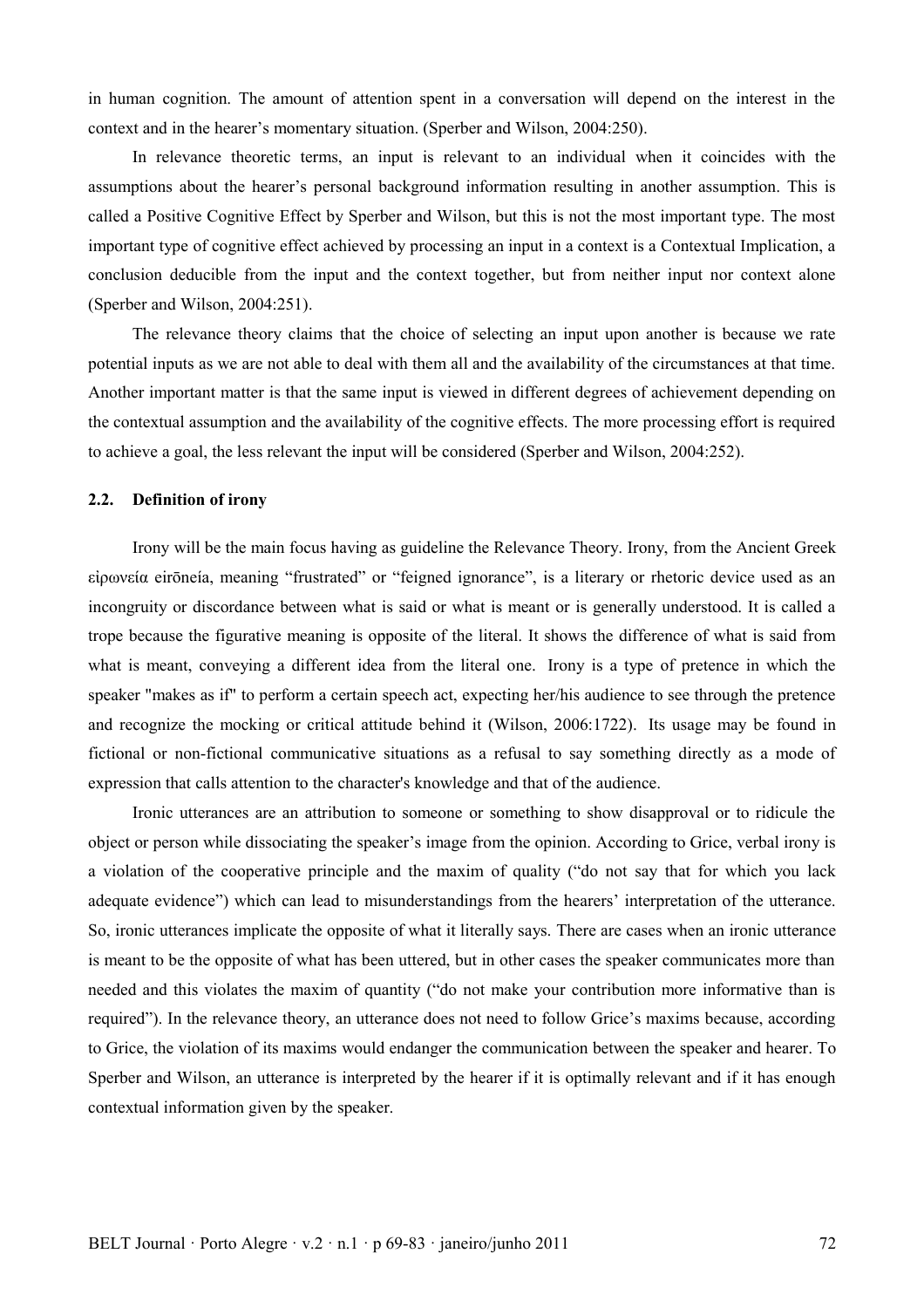# **2.2.1. Types of irony**

The usage of irony has an important role in our communication because it gives human beings the opportunity to sharpen or highlight certain incongruity features of reality. Among the types of irony, this paper will focus on three of them: verbal irony, dramatic irony and irony of situation, as described below.

## **2.2.1.1. Verbal irony**

Verbal irony is when an author says one thing and means something else. This type of irony indicates elements of caricature, sarcasm, humor, stereotypes, etc. in utterances. For example, in the Prologue in Act I of Romeo and Juliet, which opens with "Two households, both alike in dignity, ...". This phrase presents the idea that the two households are dignified or respectable. Along the plot, the reader discovers that each family is violently competitive, even devious, so they are actually similarly undignified. (Khan, 2010)

So, whenever the hearer has to access his or her background knowledge and encounters minimal effort the joke will be easily understood by the individual. On the other hand, the relevance theory states that a context cannot be understood without effort, only if it presents a minimal processing effort against context.

## **2.2.1.2. Dramatic irony**

Dramatic irony is when an audience perceives something that a character does not know. The expectation and the anticipation of the truth are its characteristics, which focus on the fact that the audience knows more than the characters involved in a certain situation. For example:

"In Othello, the audience knows that Desdemona has been faithful to Othelo, but Othelo does not. The audience also knows that Iago is scheming to bring about Othelo´s downfall, a fact hidden from Othelo, Desdemona, Cassio and Roderigo".

#### **2.2.1.3. Situational Irony**

Irony of situation is a discrepancy between the expected result and actual results. It deals with the unexpected and the incoherent situations. This situational irony is embedded in an environment where the universe seems to be against you, in other words, when the unexpected happens. For example:

"A man who takes a step aside in order to avoid getting sprinkled by a wet dog and falls into a swimming pool." (Ellstrom, Divine Maddness, 2002)

#### **2.2.2. Different views of irony**

According to Attardo (1999), there is no consensus on whether sarcasm and irony are essentially the same thing, with superficial differences, or if they differ significantly. It is believed that sarcasm<sup>[2](#page-4-0)</sup> is an aggressive mocking expressed against an individual and it is not considered situational as irony. It is also claimed that sarcasm is something that is expressed intentionally whereas irony is not, see Attardo. Differently from Attardo, Sperber and Wilson distinguish irony between 'use' and 'mention'. The use-

<span id="page-4-0"></span> $2$  Sarcasm will only be presented as a kind of irony, but it will not be focus of the analysis in this paper.

BELT Journal · Porto Alegre · v.2 · n.1 · p  $69-83$  · janeiro/junho 2011 73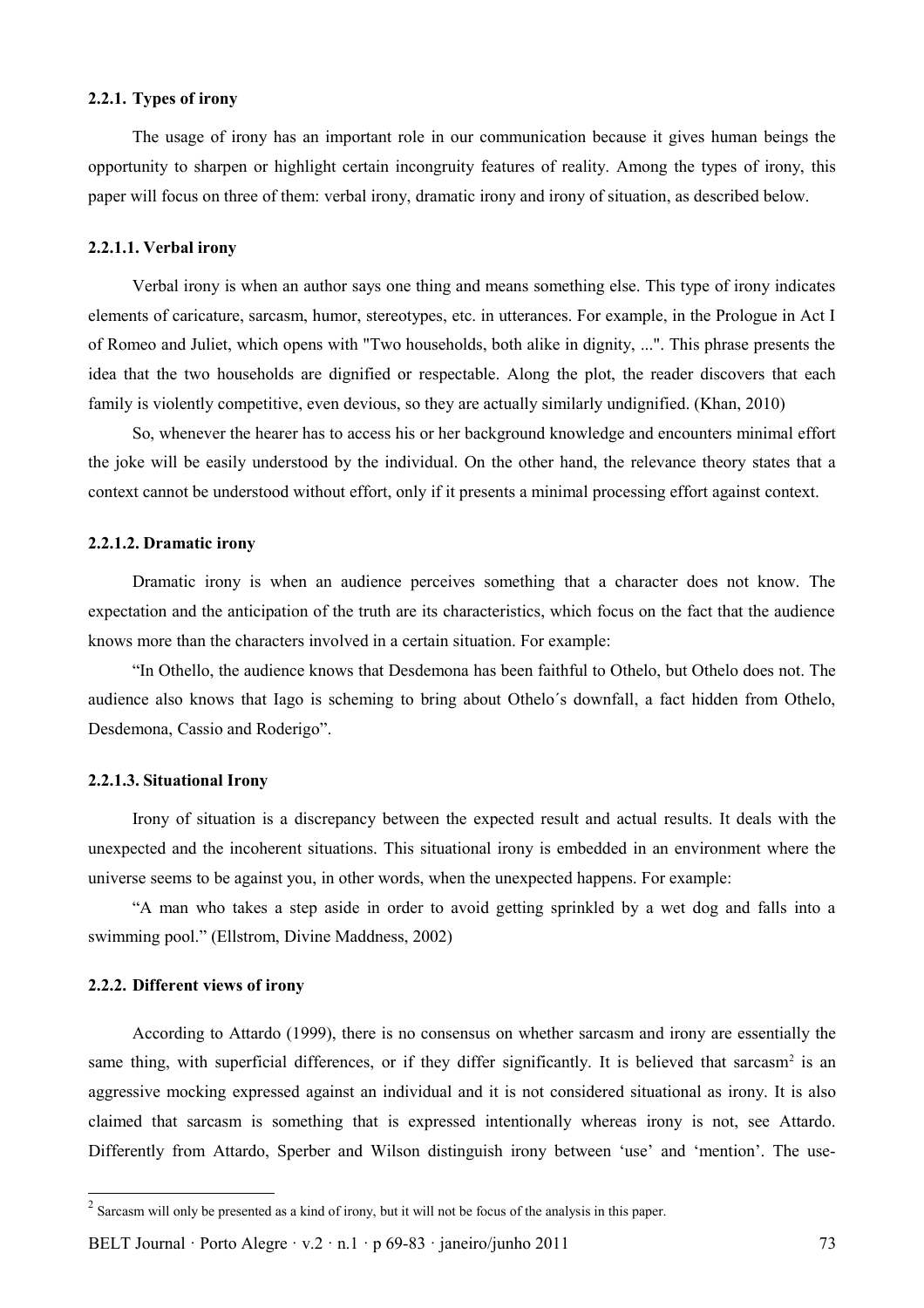mention distinction is referred as word-as-word distinction and it is a concept of analytical philosophy. According to the analytical philosophy, it is necessary to make the distinction between a word as use and a word as mention. Normally, in written English the quotation marks are used to distinguish mention from use. Unfortunately, in spoken English quotations are not available, and the context will make the hearer know if it has been uttered as use or mention. To illustrate this topic I chose two examples from Sperber and Wilson (1992):

(A) Natasha is a beautiful child.

(B) 'Natasha' is a beautiful name.

In example (A) the word Natasha illustrates 'use' because it simply refers to a child, whereas example (B) the word 'Natasha' between quotation marks represents 'mention' referring solely to the noun itself. This pair of distinction is very important because it shows the difference between a word or phrase or sentence (use) and an expression in English (mention). Another important characteristic of the verbal irony is the 'echoic'. The echoic use of language, speakers merely repeat utterances made by other speakers in order to achieve a specific communicative effect, typically to convey a specific attitude towards the relevant utterance such as surprise, pleasure, scepticism, mockery, disbelief, etc. (Wilson, 2006). Echoic use of language has been claimed to be a key concept in the ironical use of language, especially in the work done by Deirdre Wilson and Dan Sperber (Sperber & Wilson, 1981 and Wilson, 2006). Alternatively, verbal irony is often regarded as primarily resulting from pretence.

## **3. The Big Bang Theory list of characters**

The Big Bang theory is situation comedy created by Chuck Lorre and Bill Prady that airs on the american television network CBS. The show aired for first time in 2007 and since this date it has been broadcasted worldwide, becoming a huge success. The plot is centered on five characters in which four of them are cientists working in Caltech and the fifth is a waitress/actress wannabe, who is their neighbour. The Wikipedia article about the show describes it and the main characters as follows:

Penny (last name is not revealed) is Leonard and Sheldon's neighbor across the hallway. Originally from Omaha, Nebraska, she is a waitress at the local Cheesecake Factory and also an aspiring actress. Penny is very outgoing, kind, and assertive, her personality contrasting with those of the guys.

The geekiness and intellect of the four guys is contrasted for comic effect with Penny's social skills and common sense. A brief introduction of the main characters of the show is made below:

Dr. Leonard Leakey Hofstadter is an experimental physicist with an IQ of 173 who received his Ph.D. when he was 24 years old. He shares an apartment with a colleague and friend Sheldon Cooper.

Dr. Sheldon Lee Cooper is a theoretical physicist, possessing a Bachelors in Science, Masters in Science, Masters in Astronomy, a PhD, an ScD, and an IQ of 187. Originally from East Texas, he was a child prodigy, starting college at the age of 11, and receiving his first Ph.D at age 16. He is calculating, cynical, and asexual. Sheldon exhibits a strict adherence to routine, a lack of understanding of irony, sarcasm and humor, and a complete lack of humility; these characteristics are the main sources of his character's humor and the center of a number of episodes. Whenever he tells a joke, or plays a prank, he concludes with the word 'Bazinga!' to signal that he has just told a joke.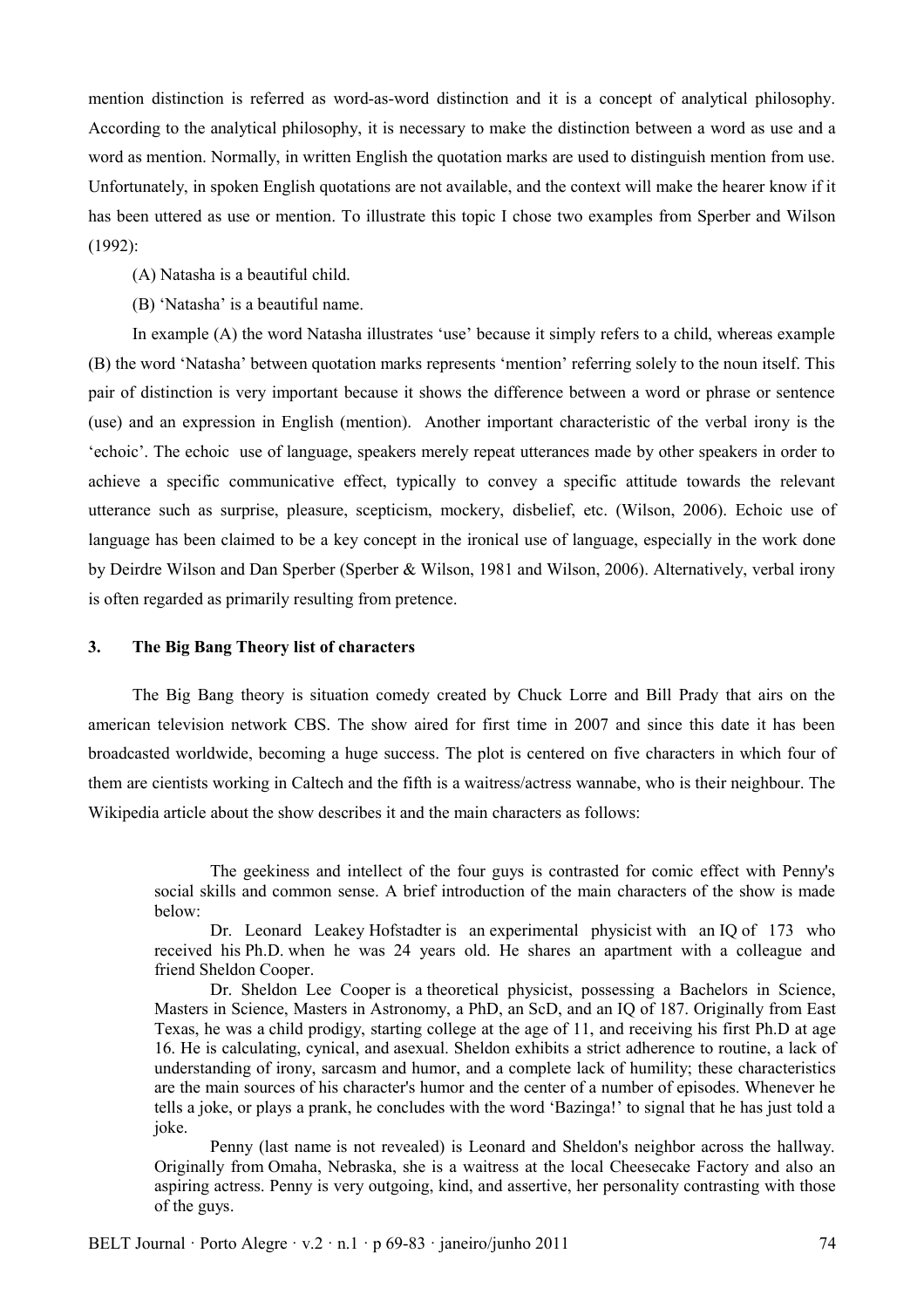Howard Joe Wolowitz is a Jewish engineer at Caltech's Department of Applied Physics who often hangs out at Leonard and Sheldon's apartment. Unlike Sheldon, Leonard, and Raj, Howard lacks a doctorate. He defends this by pointing out that he has a master's degree in Engineering from MIT.

 Dr. Rajesh Ramayan 'Raj' Koothrappali is Howard Wolowitz's best friend, and yet another genius of the group; his name is usually shortened to "Raj". He is originally from New Delhi, India, and he works in the Physics department at Caltech, where his area of expertise is particle astrophysics.

# **4. The analysis of irony in The Big Bang Theory "The Gothowitz Deviation" episode**

As Grice's cooperative principle is tied in the maxims and their violation, Sperber and Wilson's Relative theory approaches important features in communication both related to verbal and non-verbal communication and explains in realistic terms that utterances are precise enough and predictable enough to guide the hearer towards the speaker's meaning. Therefore, to make the analysis of ironical utterances in the Big Bang Theory sitcom's script, both the Cooperative Principle and the Relevance Theory will be used as guidelines to explain in how relevance expectations can contribute to an empirically plausible account of comprehension.

The main aim of this part is to analyze irony from the point of view of relevance in the utterances of the characters presented in the Big Bang Theory sitcom. To make the analysis easier to be described, it has been chosen the initial scene of the third seasons episode "The Gothowitz Deviation", as this episode presents a great amount of ironical utterances. As a way of helping the analysis, transcriptions of the episode taken from the hypnoweb.net will be used. Also it is important to mention that the title of the episode is a very interesting combination of the character's names and the plot of the story. "Gothowitz" is a combination of 'Goth', which is Howard's last name and the club he went with Raj, and "Deviation", which, according to Macmillan dictionary, means behavior that most people do not consider morally correct, which is the experiment Sheldon does on Penny to change her behavior.

The "Gothowitz Deviation" episode can be summarized as follows: Sheldon finds that Penny is more and more present in his apartment. As Leonard and Penny are dating, she interrupts Sheldon's very scheduled life. She has made French toast on Oatmeal Day, and this upsets him. He decides to take things into his own hands by using positive reinforcement to try and train Penny to behave how he likes, and he rewards her with chocolate every time she produces good behavior. Leonard figures out what Sheldon is doing and tells him to stop until she realizes it. Sheldon uses it to his own advantage saying that it is a better way of dealing with Penny. Howard and Raj decide to go to the local Goth club to pick up some girls. Of course, the guys need to dress for the party—including some slip-on tattoo sleeves to impress the ladies. At the bar, Howard seems to have impressed one of the girls and her friend, and they decide to leave the bar for something a little more fun. The girls lead them to a tattoo parlor, and after the girl gets her tattoo done, she says its Howard's turn. He chickens out of getting a real tattoo, and the girls leave.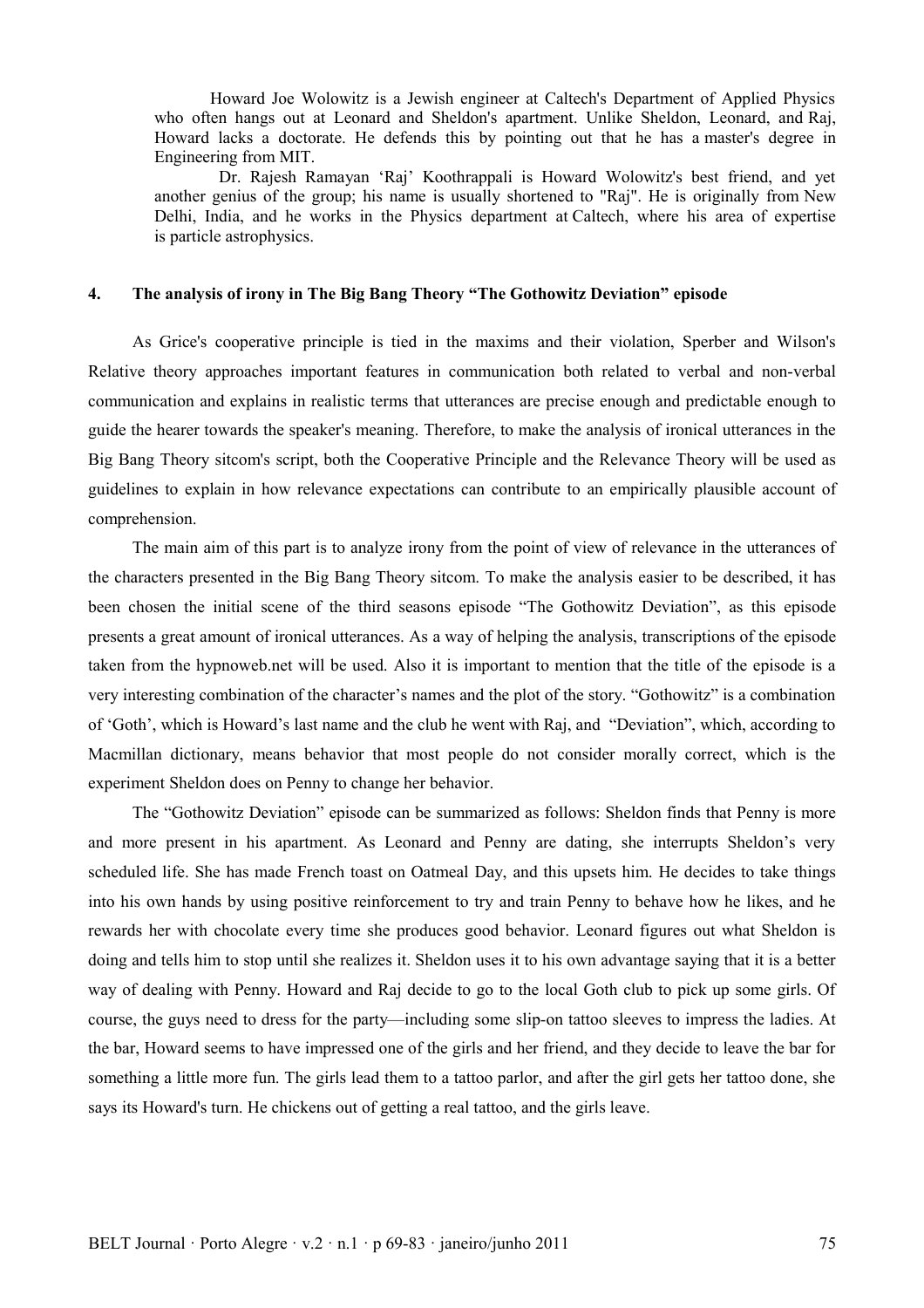## **4.1. The analysis**

The first scene is very appealing and shows the girlfriend of one of the roommates singing and dancing until she is interrupted by Sheldon, her boyfriend's roommate. After Sheldon being asked to dance with Penny, his roommate's girlfriend, he replies ironically to Penny and this happens twice in the sketch. This situational irony shows that Sheldon is not a funny person at all. During the dialog, Penny tries to keep a smooth conversation with Sheldon, who does not like it and for that reason reacts ironically to her comment:

> "Penny: Morning, Sheldon. Come dance with me. Sheldon: No. Penny: Why not?

Sheldon: Penny, while I subscribe to the many worlds theory which posits the existence of an infinite number of Sheldons in an infinite number of universes, I assure you that in none of them am I dancing."

This part can be decomposed in the following simplified segments:

- 1. Sheldon refuses Penny's invitation to dance.
- 2. Sheldon does not dance.

3. Sheldon follows a certain physics theory that describes an existence of an infinite multiverse.

4. Sheldon in the infinite number of universes does not dance in any of them.

Analysis:

There is a violation of two maxims from the Cooperative principle in Sheldon's explanation: the maxims of quantity and the maxim of relation. Sheldon violates the maxim of quantity when he speaks more than is required giving a big range of explanations instead of being objective while being not relevant to Penny's question.

Sheldon studies many theories about the cosmos and believes that an infinite number of universes exist and, consequently, the probability of him dancing is mathematically certain. Thus the verbal irony responding to Penny that, even in face of mathematical certainty, he does not dance, which is a lie. Penny should activate her background knowledge about physics to understand Sheldon's assertive, but with incredible effort, thus making Sheldon's response not relevant, considering Sperber and Wilson theory.

The dialog continues with the following sentences:

"Penny: Are you fun in any of them?

Sheldon: The math would suggest that in a few I'm a clown made of candy. But I don't dance."

This part can be decomposed in the following simplified segments:

- 1. Sheldon is not fun.
- 2. He may be thought of as a "clown made of candy" in possible worlds.
- 3. Sheldon means that being fun does not necessarily include dancing.

Analysis:

BELT Journal · Porto Alegre  $\cdot$  v.2  $\cdot$  n.1 · p 69-83 · janeiro/junho 2011 76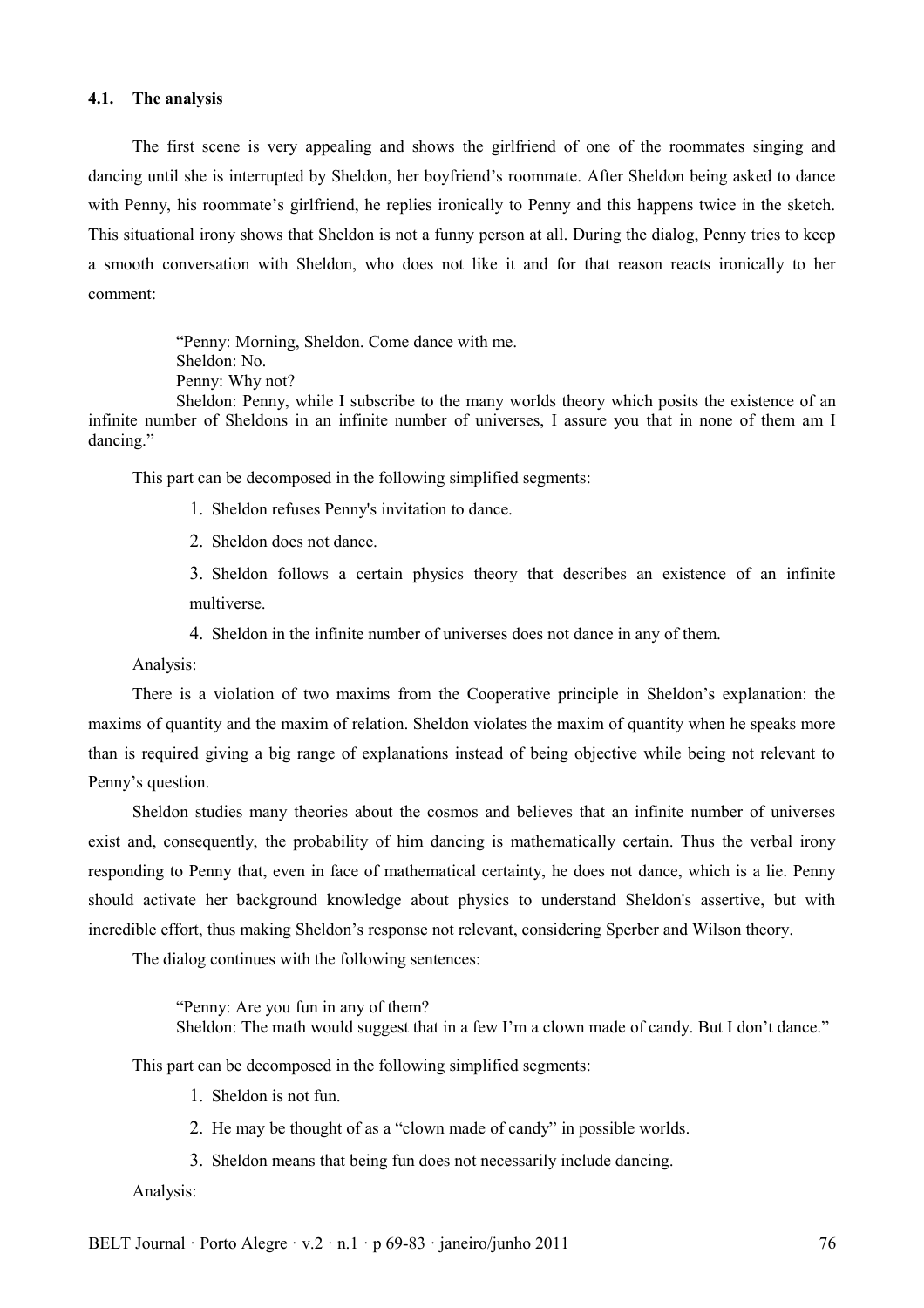It is noticed that Sheldon violates three maxims from the Cooperative Principle. Here is a description the maxims violated: the maxims of quantity, because he is more informative than required, the maxim of relation, as his answer in not relevant to the topic, which is "let's dance", and the maxim of manner, while he does not say clearly that he does not want to dance.

From the Relevance Theory perspective, Sheldon does not achieve maximal relevance in his response, because he is not clear enough forcing Penny to spend excessive exertion to finally understand that he implicates that he does not want to dance, while ironically avoiding to mention that mathematical probabilities may eventually prove he may be in fact dancing in an alternate universe.

These lines of the transcript follow:

"Penny: All right, want some French toast? Sheldon: It's Oatmeal Day. Penny: Tell you what, next French Toast Day, I will make you oatmeal. Sheldon: Dear Lord, are you still going to be here on French Toast Day?"

These parts can be decomposed in the following simplified segment:

- 1. It's the day Sheldon always eats oatmeal.
- 2. Penny has made French toast and offers it to Sheldon, trying to negotiate with him.
- 3. Penny does not know Sheldon's schedule.
- 4. Sheldon is appalled with the idea that Penny will stay indefinitely in his apartment.

## Analysis:

The scene continues in the apartment where Sheldon and Leonard live. The conversation between Penny and Sheldon become even more ironical. When Sheldon says it is oatmeal day he implies he does not want French toast. This implicature is not part of the conventional meaning of the sentence uttered, but depe nds on features of the context of the conversation.

Relevance theory will determine that Sheldon's response was relevant, but a great cost process is required by Penny to understand the ironical statement he makes. Comprehension comes to her only if she remembers that Sheldon is extremely organized in his life and day to day affairs, thus grasping that not only he does not want French Toast as it was not expected in this morning.

Instead, she tries to negotiate with Sheldon as well as changing his programmed eating calendar. This verbal irony can only be known by the audience that follows this TV show regularly. The maxim of manner is violated by Penny when she does not mention when will the French toast day be, which implies that she will be living with them until this day and this makes Sheldon rather confused.

These lines for the transcript follow:

"Leonard: Morning. Sheldon: Look, Leonard, Penny made French toast. Leonard: Sorry. I haven't given her your schedule yet. Sheldon: It's an iCal download; she can put it right in her phone. And I thought we agreed that you'd have your conjugal visits in her apartment. Leonard: We did, but there were extenuating circumstances.

Sheldon: I see. Did her abysmal housekeeping skills finally trump her perkiness?"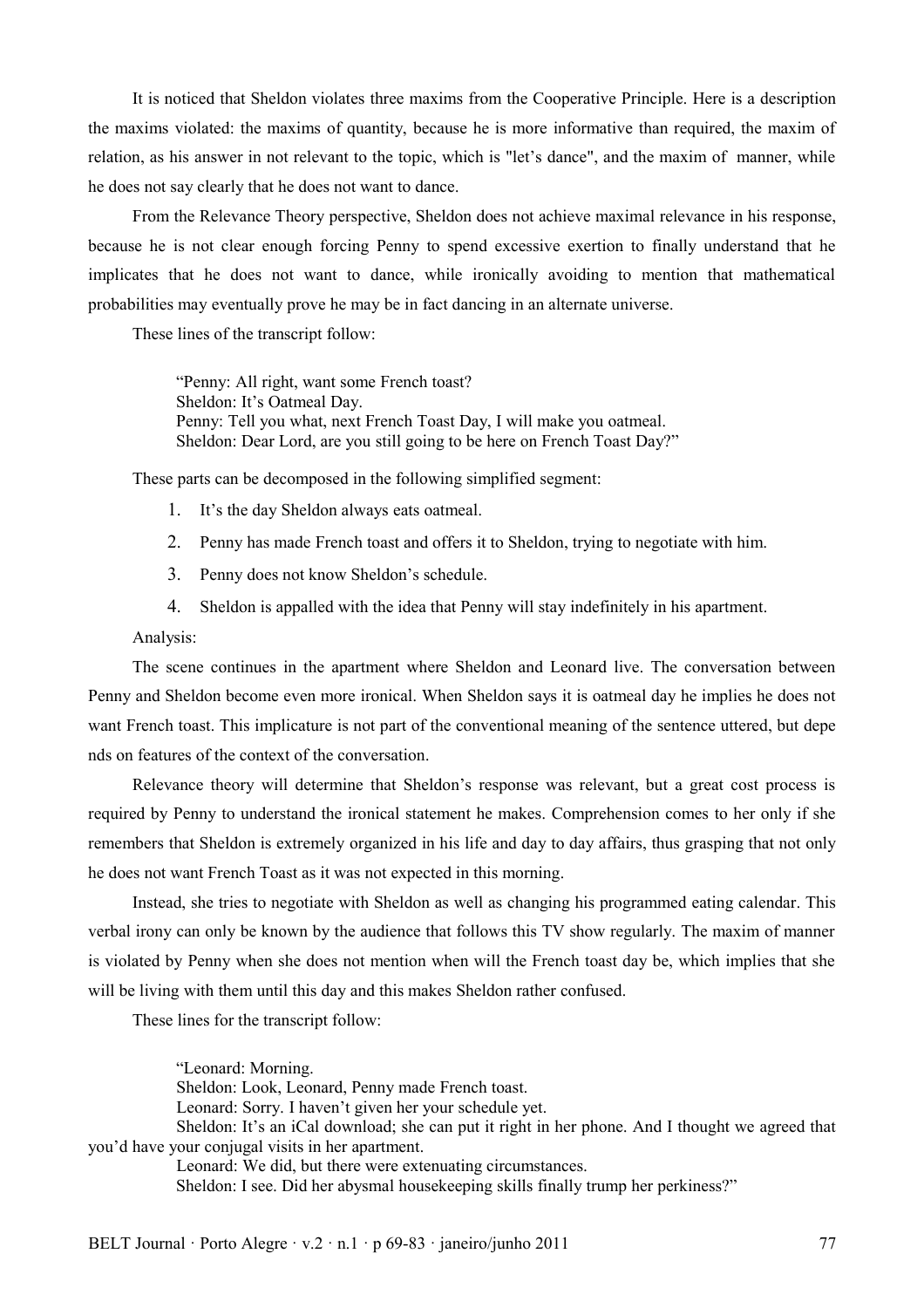- 1. Leonard knows Sheldon's schedule.
- 2. Sheldon thinks Penny should have downloaded his schedule on her cell phone.
- 3. Sheldon thinks Leonard broke their roommate agreement.
- 4. Leonard is dismissive again about the roommate agreement.
- 5. Sheldon thinks Penny is a messy person.

Analysis:

As soon as Leonard appears and greets his friend and his girlfriend, Sheldon verbally utters an irony: "Look, Leonard, Penny made French toast". This utterance shows Leonard that Penny has done something for breakfast and it is intended to remind him that something is not correct according to Sheldon's eating schedule.

When Leonard replies: "Sorry. I haven't given her your schedule yet." Leonard politely apologizes for not following Sheldon's breakfast routine at that moment while acknowledging explicitly his mistake by omitting the information from Penny. Penny would be excused for not knowing Sheldon's eating schedule, but Leonard, who has previous background knowledge on Sheldon's schedule, should know that today is oatmeal day.

Being humorous, Sheldon utters "it's an iCal download, she can put it right in her phone", as if Penny must have a copy of his schedule at hand at all times. In other words, he is calling her inattentive for not knowing his set of rules for breakfast preparation. Apparently, the audience are the ones who know better the routine of Sheldon and Leonard's house, once again, this dramatic irony is implicit in the plot of this sitcom being instrumental for its comical goal.

When Sheldon asks the reason why they are (Leonard and Penny) not having breakfast in her apartment, he is implicitly demanding Leonard about a breach in the roommate agreement. It is known by the audience that Sheldon is very strict about the rules. Leonard, again for humorous intent, seems formal in his reply at the same time being dismissive about the objective of the rules. In Sheldon's utter "I see. Did her abysmal housekeeping skills finally trump her perkiness?", he shows his disapproval on Penny's mess and dirty implying that their relationship would not last.

The dialog continues with the following sentences:

"Leonard: No, her bed kind of… broke.

Sheldon: That doesn't seem likely. Her bed's of sturdy construction. Even the addition of a second normal size human being wouldn't cause a structural failure, much less a homunculus such as yourself.

Penny: A homunculus? Leonard: Perfectly formed miniature human being. Penny: Oh, you're my little homunculus. Leonard: Don't do that."

This part can be decomposed in the following simplified segments:

1. Leonard explains that they did not sleep in her apartment because the bed broke. He is happy about it.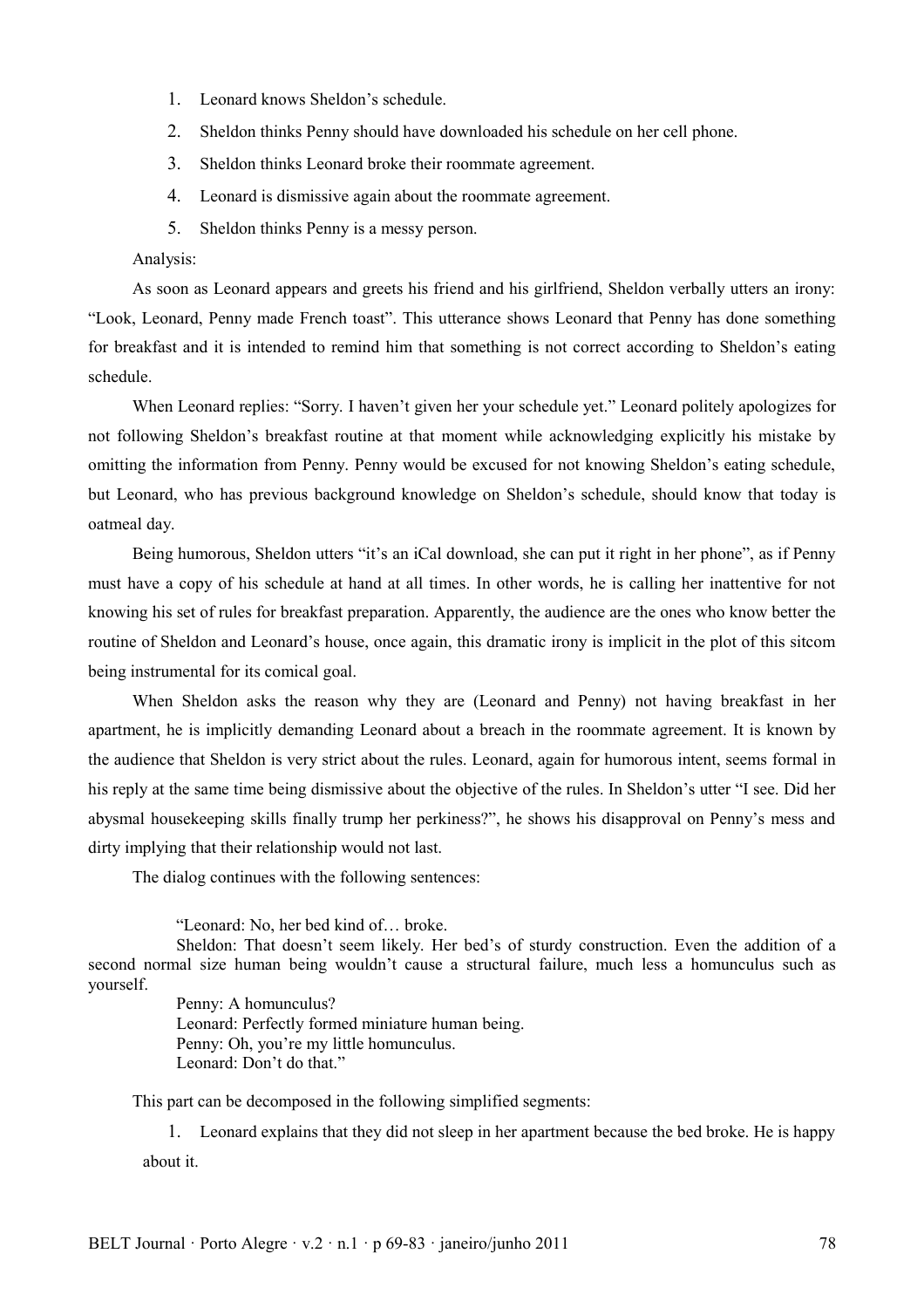2. Sheldon thinks it is improbable that the bed would not support both Penny and Leonard, as he is considered very short, while not acknowledging Leonard's remark about their sex.

- 3. Penny does not know what "homunculus" means.
- 4. Leonard explains the meaning of the word.
- 5. Penny is affectionate, using the word as a lovely nickname.
- 6. Leonard does not approve that.

#### Analysis:

Leonard states happily that the bed in Penny's apartment broke, which implies he is bragging about his sex with Penny as a physical relationship between two people is widely expected to be strenuous and vigorous. It is understood that the vitality and drive of their act made the bed to break.

Once again, Sheldon demonstrates a lack of understanding of human relations (notorious amongst the audience) as he does not acknowledge Leonard's remark about the sex with Penny. He simply utters that Penny's bed should bear the weight of both Penny and Leonard, who is very short in comparison to a normal man. He is ironic unintentionally. Unfortunately, Penny does not have this assumption in her head and the effort expended to retrieve the assumption is also considerable. In the relevance theory: 'the more processing effort is required to achieve a goal, the less relevant the input will be considered' (Sperber and Wilson 2004:252). For that reason she does not understand what Sheldon wants to say and replies with a question which indicates that she did not understand the word "homunculus". Here, Sheldon violated two maxims of the cooperative principle: quantity (do not make your contribution more informative than is required) and manner (be brief) which made Penny's comprehension of that word difficult.

When Leonard introduces a context in the conversation, which explains the meaning of homunculus as "a perfectly formed miniature human being", Penny rapidly understands the meaning of the word, appropriating it as a fond nickname for Leonard, who clearly does not like it.

## **5. Conclusion**

The purpose of this paper was to analyze irony by the light of the Cooperative Principle proposed by Grice and the Relevance Theory proposed by Sperber and Wilson. Both the Cooperative Principle and the Relevance theory were important for the analysis of utterances of The Big Bang Theory, third season "Gothowitz Deviation" episode. Verbal irony was another tool used in the description of this article to show humor through pragmatic interpretation. The first scene of this episode is an introduction to the whole episode, but what is remarkable about it is the great amount of the ironical assumptions uttered by the characters of this TV show. To help us analyze the utterances in the conversation between the characters, it was necessary to decompose the topics developed during their talk. It has been noticed that the decomposition of the utterances in the context helped us to see the meaning the characters in the show wanted to express. Not all of the utterances were understood by the characters involved in the breakfast conversation. For example, the character Penny did not have the same degree of background knowledge and scientific understanding that Sheldon and Leonard have.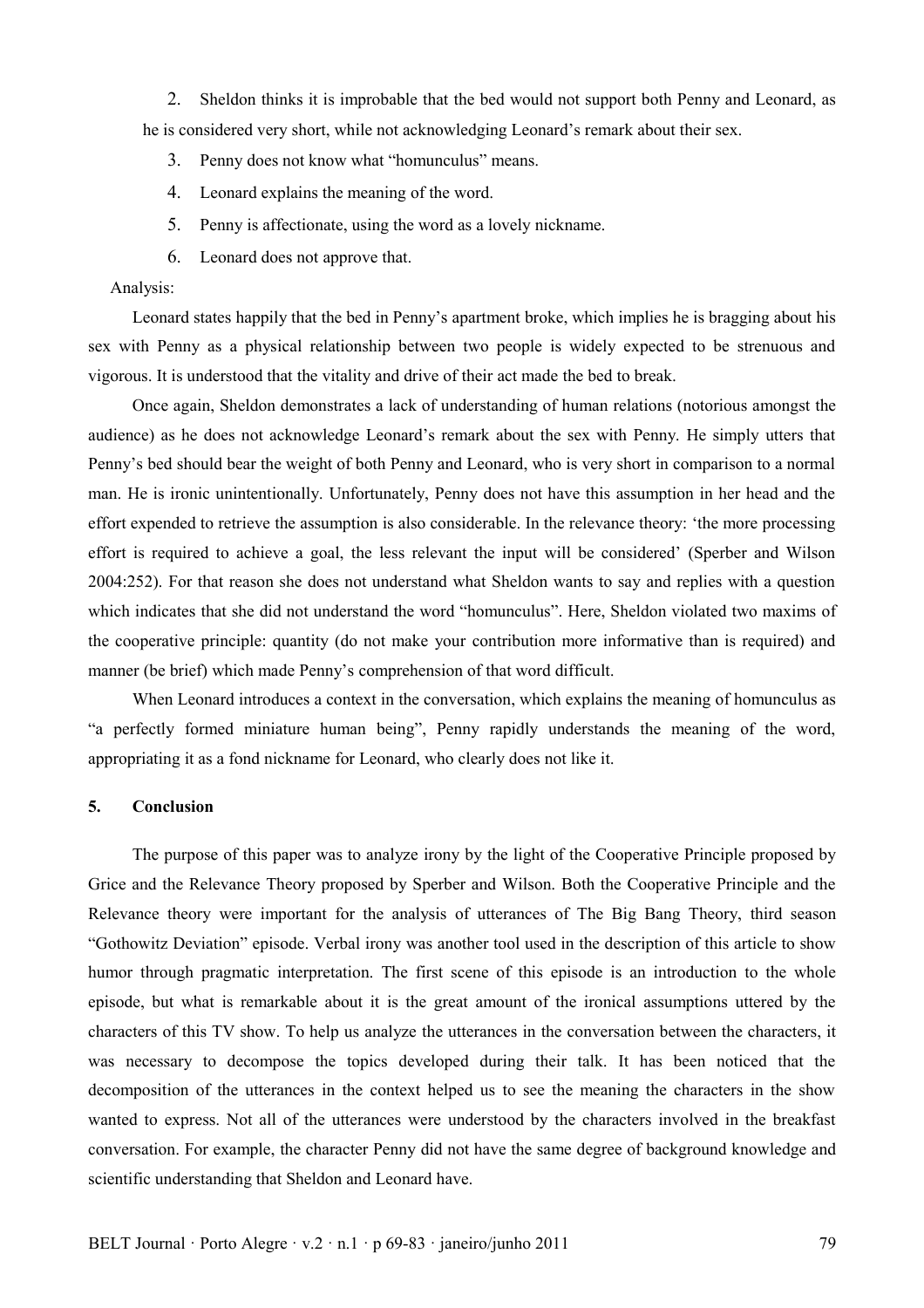Sheldon, who is the most ironical of the characters, demonstrates a difficulty to be optimally relevant in his utterances. In fact, he is very obscure and uses verbal irony as a way to be critical about his intentions without dissociating himself. On the other hand, Leonard replies Sheldon's enquiries ironically as well without caring about his friend's breakfast routine. Penny preparing breakfast is the centerpiece of the conversation between Sheldon and Leonard and she does not usually understand some of the utterances. As Sheldon is a theoretical physicist, he understands much about the universe and has great background knowledge. This leads him to use peculiar ways of expressing himself, not being objective or relevant. This is a very humorous character and abuses of irony, which is an important pragmatic means of communication.

 Penny is the total opposite, as she does not know much about physics concepts nor uses fancy vocabulary. The mental processes she has to employ to understand Sheldon's utterances are not efficient, which leaves her out of the context.

 For this purpose, the Cooperative principle proposed by Grice would not be enough for the analysis because it is only concerned with the distinction between what is said and the violation of the maxims to achieve successful conversation as all of the characters' involved in the conversation violate them. The maxims violated by the characters of the show are of quantity, relation and manner, as they are more present in the conversations. Sperber and Wilson share Grice's interpretation of utterances, but relevance focus on pragmatic process, which leads to a complete comprehension of what has been uttered. Differently from Grice, utterances in relevance do not expect speakers to obey the cooperative principles and the maxims to achieve understanding, because relevance can be found in an input representation provided a cognitive process, which include perception, memory and inference that will be considered or not at that time.

Irony, as a figure of speech, usually shows an incongruity or discordance between what is said to what is meant. The verbal irony was the most predominant in the scene. Also, it was very prominent to possess a previous knowledge about the characters of the TV show in order to understand issues they have been through. Non-verbal situation is implicit in the scene in the fact that Penny and Leonard are having breakfast in Sheldon's apartment and not in hers. This was a brief analysis of how relevance and irony can work together, but it is a subject open for far more deep discussions and study.

### **References**

- ATTARDO, Salvatore. Irony as relevant inappropriateness. Youngstown: Youngstown State University Press. 1999.
- BATALLER, Sergio M. Lexical Pragmatics: Relevance Theory and Generalized Conversational Implicatures. Valencia: Editora de Universidad de Valencia. In: <http://www.uv.es/anglogermanica/2003- $2004/m$  aruenda. pdf > Retrieved on April, 26th, 2011.
- BLAKEMORE, Diane. Introduction: the pragmatics of humor. In: Understanding Utterances. Oxford: Blackwell. 1992.
- CARSTON, Robyn. Metaphor: ad hoc concepts, literal meaning and images. London: University College of London. In: <http://www.aristoteliansociety.org.uk/pdf/Carston.pdf>Retrieved on April, 26th, 2011.

BELT Journal · Porto Alegre · v.2 · n.1 · p  $69-83$  · janeiro/junho 2011 80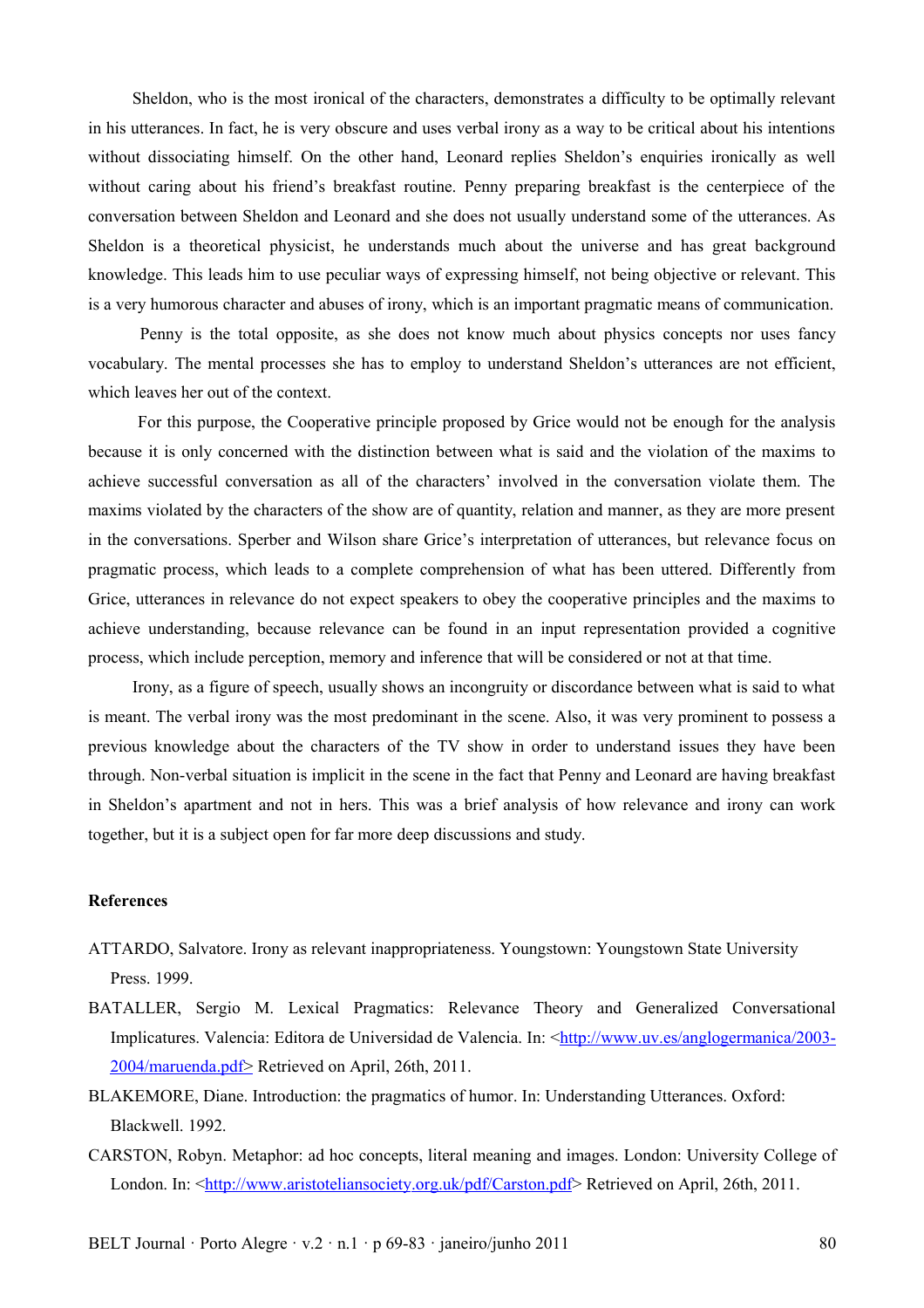\_\_\_\_\_\_\_\_\_\_\_\_. Relevance Theory, Grice and the neo-Griceans: a response to Laurence Horn's 'Current issues in neo-Gricean pragmatics'. In: <http://www.phon.ucl.ac.uk/home/robyn/Carston-HornResponsewebpage-11 August 05. pdf > Retrieved on May, 11th, 2011.

- COOK, Jiyon. A pragmatic analysis of Irony. In: Language and Information Society 6. Sogang University. 2005, p. 18-35.
- CURCÓ, Carmen. Some observations on the pragmatics of humorous interpretations. A relevance-theoretic approach. London: University College of London Press. In: Working Papers in Linguistics 7. 1995, p. 27–47.
- \_\_\_\_\_\_\_\_\_\_\_\_. The implicit expression of attitudes, mutual manifestness, and verbal humour. London: University College of London. 1996. In: Working Papers in Linguistics.  [<http :// www. phon. ucl. ac. uk / publications / WPL /96 papers / curco. pdf>](http://www.phon.ucl.ac.uk/publications/WPL/96papers/curco.pdf) Retrieved on April, 26th, 2011.
- DAVIES, B. Grice's cooperative principle: getting the meaning across. In: Nelson, D. & Foulkes, P. (Eds.) Leeds working papers in linguistics. pp.1-26. 2000.
- DAVIS, Wayne. "Implicature", The Stanford Encyclopedia of Philosophy (Winter 2010 Edition), Edward N. Zalta (ed.), In: <http://plato.stanford.edu/archives/win2010/entries/implicature/> Retrieved on 9th October, 2011.
- ELLSTROM, Lars. Divine Madness.
- FINEGAN, E. Language: Its Structure and Use. 4th Edition. Boston: Wadsworth. 2004. In: [< http :// www. artsci. wustl. edu /~ philos / MindDict / grice. htm>](http://www.artsci.wustl.edu/~philos/MindDict/grice.htm) Retrieved on 10th May, 2011.
- GRICE, H.P. Logic and Conversation. In: Cole, P. and Morgan. 1975, p. 81-103.
- GULINO, Paul. Screenwriting: The sequence approach. Continuum Publishing. 2004.
- HORN, Laurence. The border wars: a neo-Gricean perspective. In: Turner, Ken and Klaus von Heusinger (Eds.) Where Semantics meets Pragmatics. London: Elsevier. 2005.
- HOWE, N. E. The origin of humor. In: <http://www.ncbi.nlm.nih.gov/pubmed/12208148> Michigan, Trenton. 2002. Retrieved on May, 3rd, 2011.
- HUANG, Yan. Pragmatics. New York: Oxford University Press. 2007.
- HUGHES, Laura. Grice's Cooperative Principle, Maxims of Conversation & Conversational Implicature. In: [< www. laurahughes. com /a](http://www.laurahughes.com/art/grice.doc)rt/grices.doc> Retrieved on August, 22nd, 2010.
- IRONY IN USE. Nation Master Encyclopedia. In: <http://www.statemaster.com/encyclopedia/Irony#Irony\_in\_use> Retrieved on May, 14th, 2011.
- IRONY. In: Wikipedia. Available at: [< http://en.wikipedia.org/wiki/Irony#Dramatic\\_irony >](http://en.wikipedia.org/wiki/Innatism) Retrieved on May, 19th, 2011.
- KHAN, Sumaiya. Verbal Irony Examples. In: <http://www.buzzle.com/articles/verbal-irony-examples.html> Retrieved on May, 19th, 2011.
- KNUUTILLA, Seppo. How Humor makes a difference. In:

<http://www.folklore.ee/folklore/vol46/knuuttila.pdf> Retrieved on May, 3rd, 2011.

LEECH, Geoffrey. Principles of pragmatics. Harlow: Longman. 1983.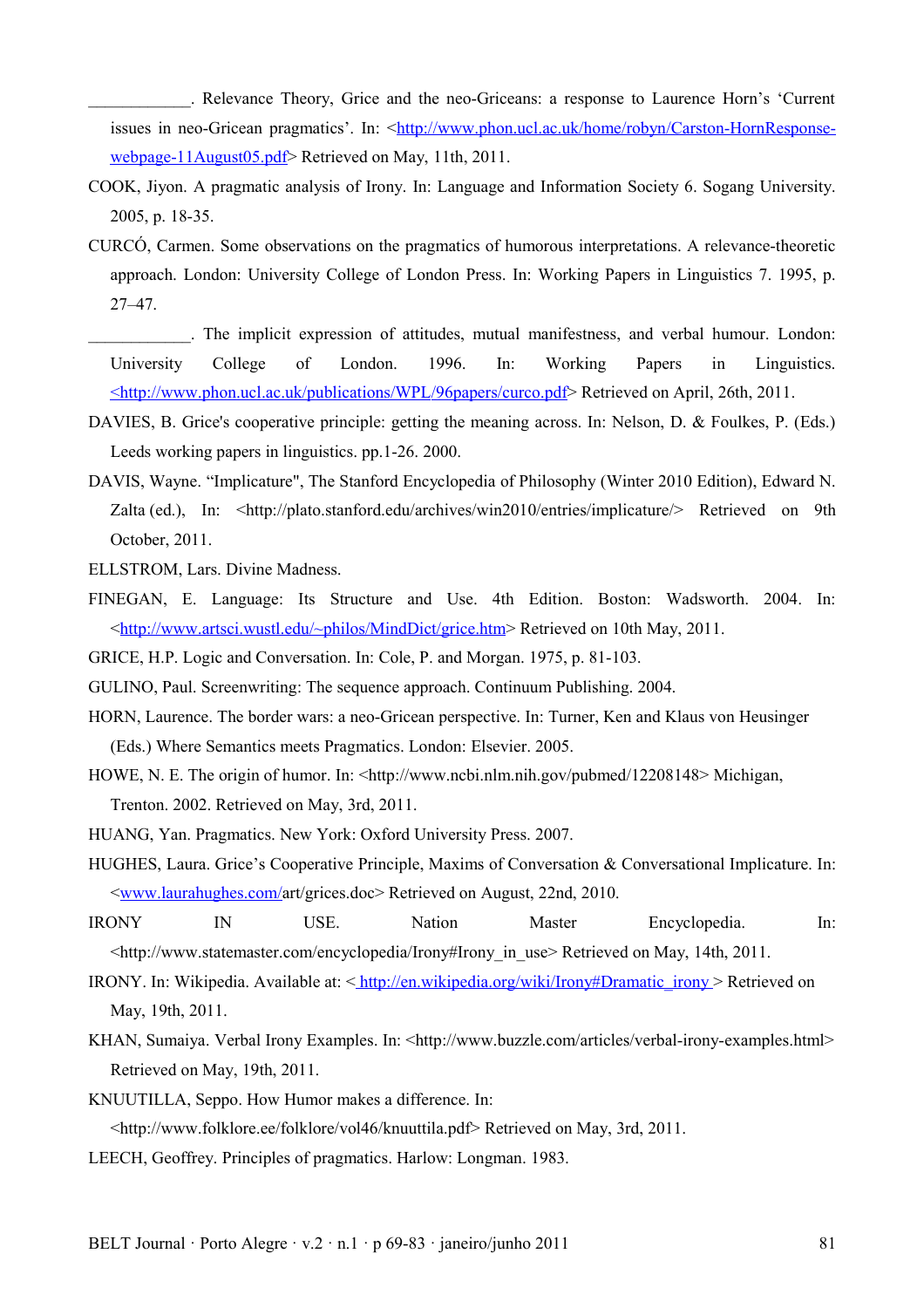- LI, Dandi. The Pragmatic Construction of Word Meaning in Utterances. Wuhan: Central China Normal University. In: <http://www.colips.org/journal/volume18/JCLC 18(3).3.pdf> Retrieved on May, 11th, 2011.
- LIST OF BIG BANG THEORY CHARACTERS. Wikipedia. In: [<http://en.wikipedia.org/wiki/List\\_of\\_The\\_Big\\_Bang\\_Theory\\_characters>](http://en.wikipedia.org/wiki/List_of_The_Big_Bang_Theory_characters). Retrieved on May 2nd, 2011.

PAUL GRICE. Wikipedia. In: <http://en.wikipedia.org/wiki/Paul\_Grice> Retrieved on May, 2nd, 2011.

RELEVANCE THEORY. Wikipedia. In: <http://en.wikipedia.org/wiki/Relevance theory> Retrieved on March, 31st, 2011.

SARCASM AND IRONY. Sarcasm Society. In: <http://www.sarcasmsociety.com/sarcasmandirony> Retrieved on 28th, March, 2011.

- SILVEIRA, Jane & FETTES, Heloísa. Pragmática e Cognição: A Textualidade pela Relevância. 3rd Edition. Porto Alegre: Edipucrs. 2002.
- SPERBER, D. & WILSON, D. Irony and the Use-Mention Distinction. In: Radical Pragmatics. Cole, P. (Ed.) Elsevier. 1981. Avaiable at [<http://www.ucl.ac.uk/ls/studypacks/Sperber-Ironyandtheuse.pdf>](http://www.ucl.ac.uk/ls/studypacks/Sperber-Ironyandtheuse.pdf) Retrieved on May, 1st, 2011.
	- \_\_\_\_\_\_\_\_\_\_\_\_. Relevance Theory: A Tutorial. In: Y. Otsu (Ed.) Proceedings of the Third Tokyo Conference on Psycholinguistics. Tokyo: Hituzi Shobo. p. 45-70.
	- . Relevance Theory. In: G. Ward and L. Horn (Eds.). Handbook of Pragmatics. Oxford: Blackwell. 2004. 2004. Avaiable at
	- [< http :// www. phon. ucl. ac. uk / home / PUB / WPL /02 papers / wilson \\_ sperber. pdf>](http://www.phon.ucl.ac.uk/home/PUB/WPL/02papers/wilson_sperber.pdf) Retrieved on March 31st, 2011.

\_\_\_\_\_\_\_\_\_\_\_\_. Relevance: Communication and cognition. 2nd Ed. Oxford: Blackwell. 1995.

\_\_\_\_\_\_\_\_\_\_\_\_. Representation and relevance. In: Kempson, Ruth. Mental representations. 1998, p.133-153.

THE GOTHOWITZ DEVIATION EPISODE RECAPITULATION. In: <**http://www.tv.com/the-big-bang**[theory/the-gothowitz-deviation/episode/1295527/recap.html?tag=episode\\_recap;recap>](http://www.tv.com/the-big-bang-theory/the-gothowitz-deviation/episode/1295527/recap.html?tag=episode_recap;recap) Retrieved on May, 15th, 2011.

THE GOTHOWITZ DEVIATION EPISODE TRANSCRIPT. In: [<http://big-bang](http://big-bang-theory.hypnoweb.net/episodes/saison-3/303-the-gothowitz-deviation/script-vo-303.143.733/)[theory.hypnoweb.net/episodes/saison-3/303-the-gothowitz-deviation/script-vo-303.143.733/>](http://big-bang-theory.hypnoweb.net/episodes/saison-3/303-the-gothowitz-deviation/script-vo-303.143.733/) Retrieved on May, 7th, 2011.

- UCHIDA, Seji and CARSTON, Robyn. Relevance Theory applications and implications. Philadelphia: John Benjamins Publishing Company. 1997.
- WENTING, Liu. In: <<u>http://lwtcici.blog.163.com/blog/static</u>/>Retrieved on August, 15th, 2010.
- WILSON, D. & SPERBER, D. On Verbal Irony. In: Lingua 87. Elsevier. 1992. In: [<http://www.ucl.ac.uk/ls/studypacks/Wilson-Onverbalirony.pdf>](http://www.ucl.ac.uk/ls/studypacks/Wilson-Onverbalirony.pdf) Retrieved on April, 6th, 2011.

YAN, Huang. Pragmatics. Oxford: Oxford University Press. 2007.

BELT Journal · Porto Alegre · v.2 · n.1 · p 69-83 · janeiro/junho 2011 82

\_\_\_\_\_\_\_\_\_\_\_\_. The pragmatics of verbal irony: Echo or pretence? In: Lingua (Language in Mind: A Tribute to Neil Smith on the Occasion of his Retirement), Vol. 116, nº 10. 2006, p. 1722-1743.  $\langle \frac{\text{http://www.citeulike.org/group/214/article/875967>}{\text{http://www.citeulike.org/group/214/article/875967>}}$